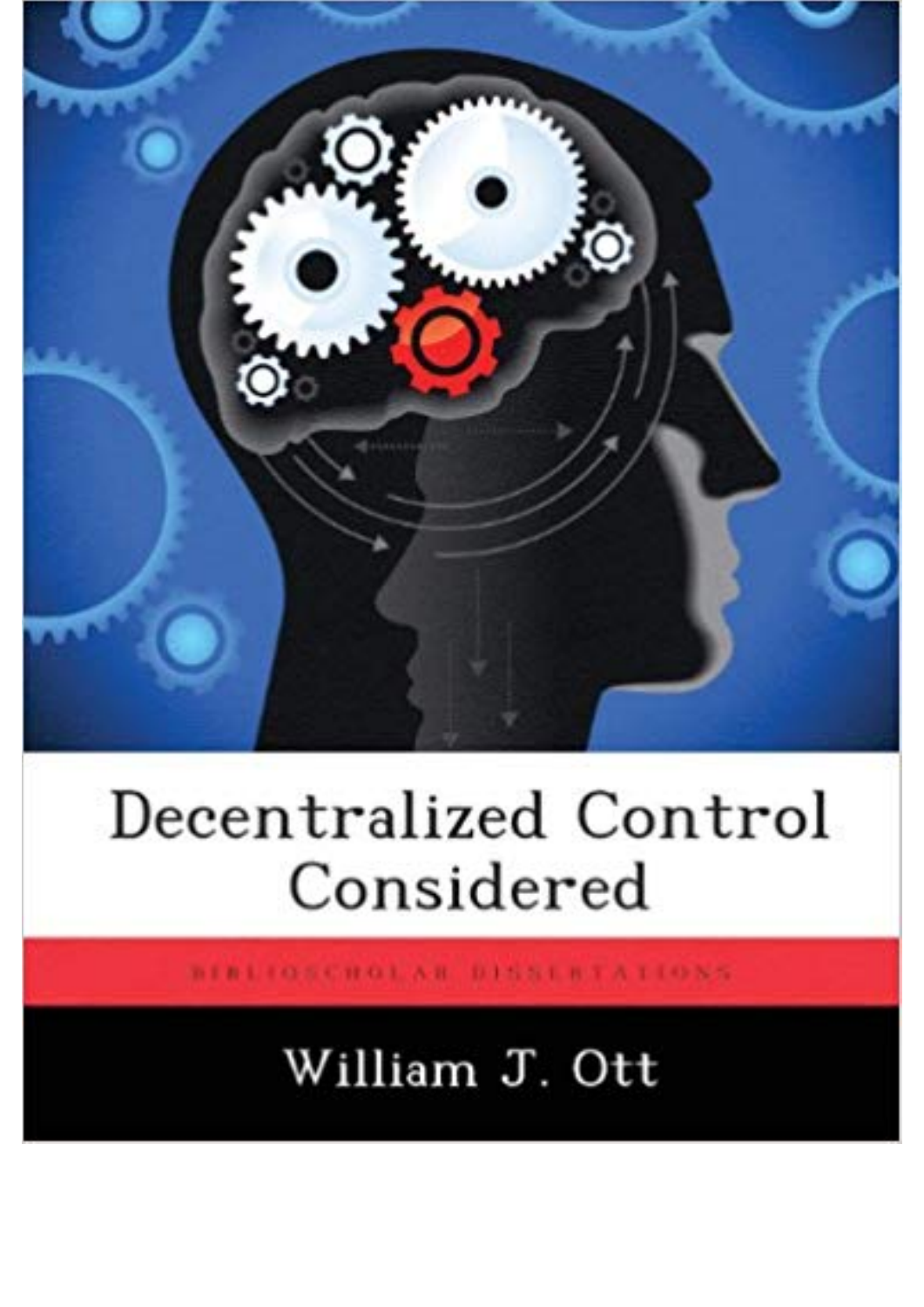*William J. Ott*

## **Decentralized Control Considered**

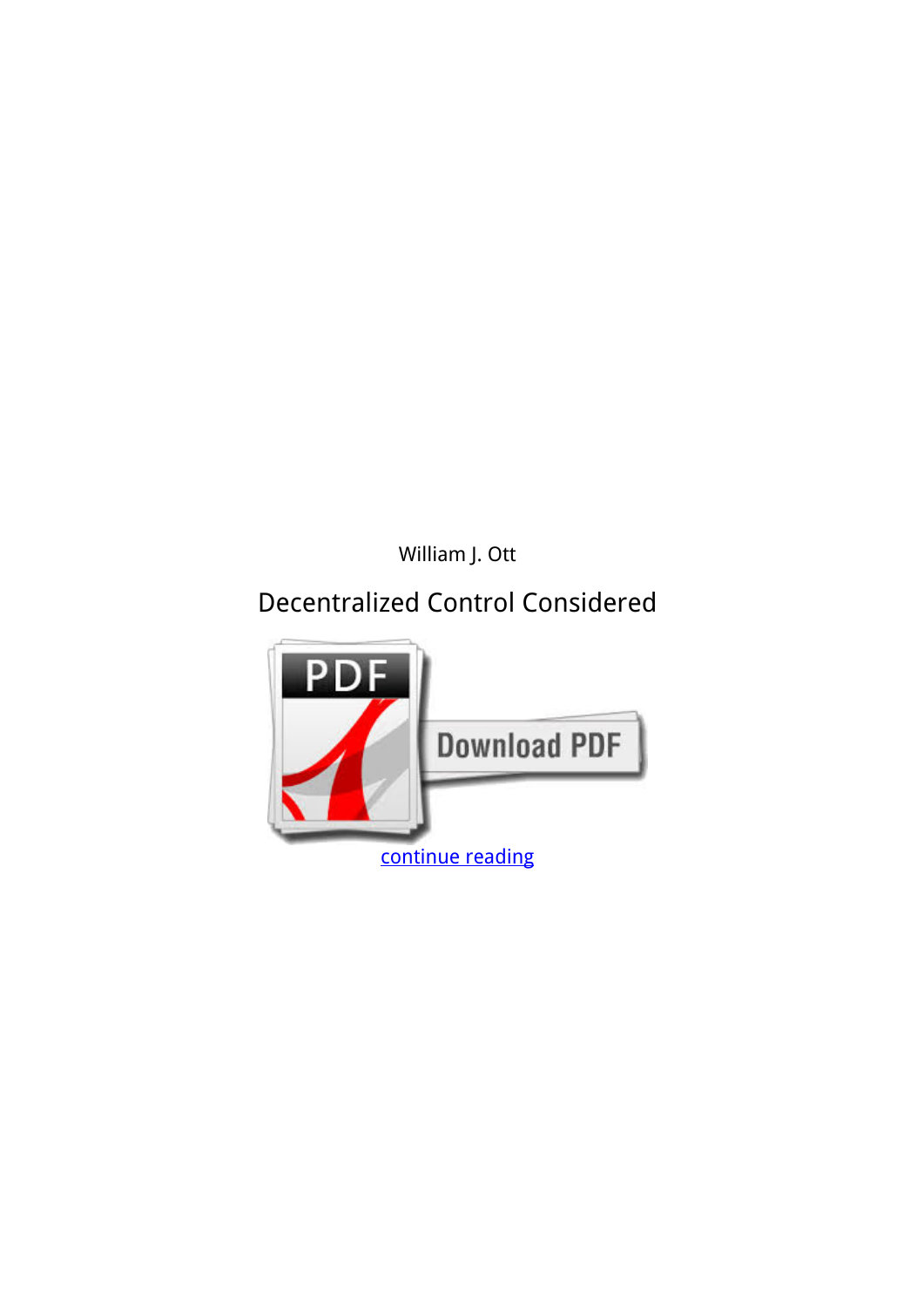This study concludes that the Air Force should reconsider its adherence to the centralized control portion of its master tenet, centralized control/decentralized execution at the theater level. This limits engagement of the enemy to fleeting occasions. First, many of the initial motivations for why Airman instituted centralized control are no longer valid. In the past, mass was attained through numbers of airplanes, it can now achieved through amounts of accuracy munitions. Technology supplies the ability to subscribe to network centric warfare where before, hierarchical chains of command were required. During the past numerous aircraft were required to destroy a target, right now one aircraft can perform that same level of destruction. Second, the enemy is adaptive. Third, I present six research demonstrating centralized control has never taken place at the theater level. There are four reasons for this. Control of airpower below theater level best adapts to this new time constraint. The enemy will continue to disperse, mass quickly, attack, and rapidly disperse again. The animosity and confusion occurring between services whilst getting centralized control described has created unnecessary pressure amongst sister services. Nevertheless, it does imply another method of airpower employment may be feasible. Exacerbating the centralized control of airpower debate is the Air Force's own confusion on this issue. The Air Force fully defined centralized control only recently. Never having attained centralized control at theater level will not immediately mean the Air Power should give up that goal.



[continue reading](http://bit.ly/2Tge8Fv)